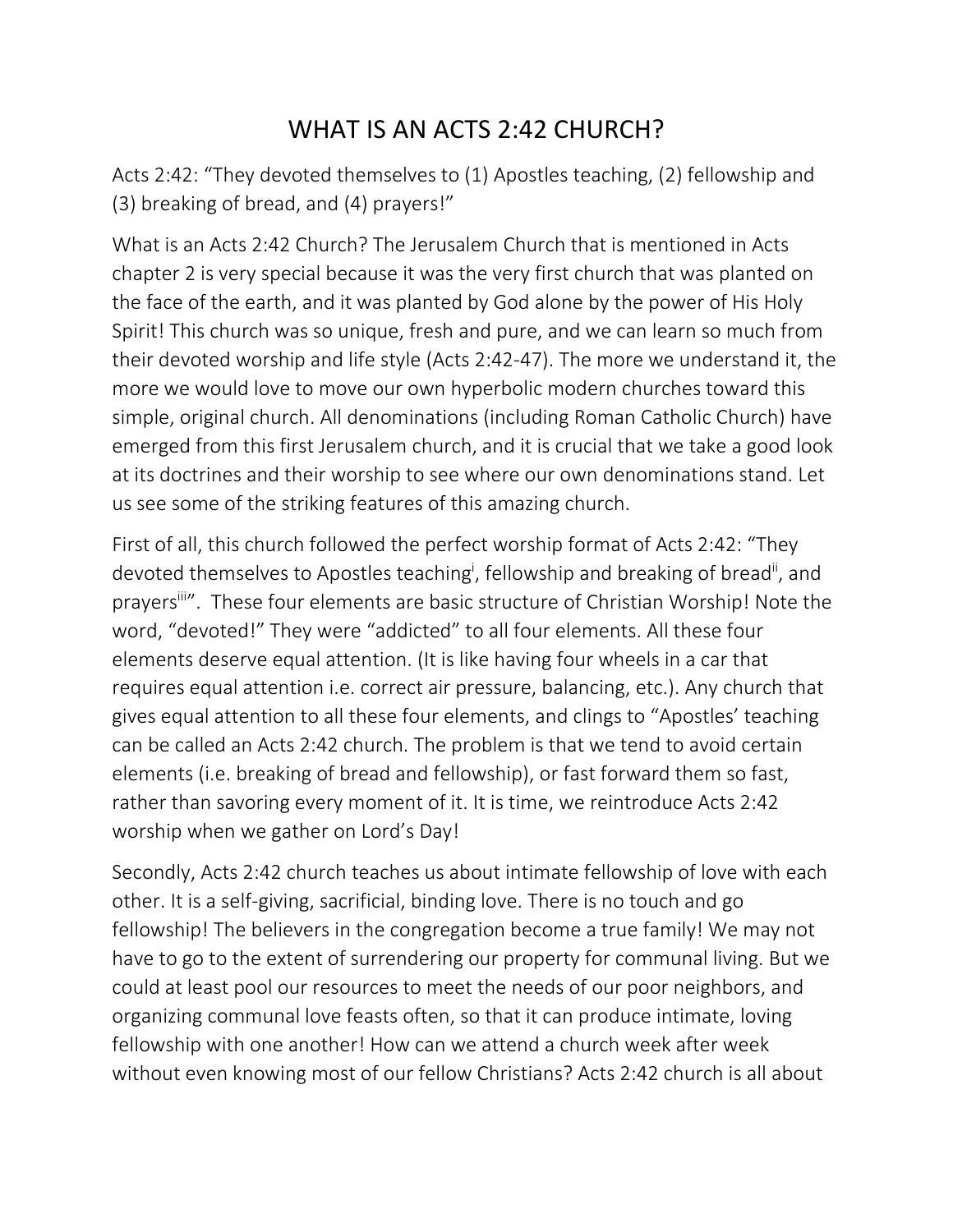personal, intimate loving fellowship with each other. There is no place in God's church for impersonal attendance.

Thirdly, Acts 2:42 church was in one accord! It teaches us oneness in our doctrinal belief. It was all one God, one Lord, one Holy Spirit, one Church, one Faith, one Baptism<sup>iv</sup>, and one Hope! When they differed, they sat together and came to total agreement with each other! (Acts 15) Nowadays, the existence of millions of denominations tells us a different story. We are divided! It is time we look deep into the Acts 2:42 church, and follow these pure unadulterated simple Apostles' doctrines!

Fourthly, there was obedience to Lord's commandment - Love One another! It was that love of Christ that made the Acts 2:42 church to preach the Word, baptize, and make disciples, and also prompted them to share and care for each other! Their passion for their love for God and the people made them offer themselves as a living sacrifice! It is about time, we love one another in action also!

Finally, Acts 2:42 churches multiplied like wild fire in different neighborhood houses, and at times in rented places also. (Upper room in Jerusalem!) Small new churches require more elders and deacons, and that means, almost every member was a powerful force in God's kingdom. There was absolutely no room for "Spectators". Everyone had to pitch in and work diligently in God's kingdom. New Testament clearly tells us that God's church comprises of small, independent assemblies of close knit families of God that followed the Apostles' doctrines! We are interested in connecting with believers who are keen on promoting Acts 2:42 church worship, belief, intimate fellowship of love, and their mission. Let us strive to connect back to our original church – Acts 2:42 Church, which is the mother of all denominations! Let us proudly associate ourselves with this First Baptized Church of Jerusalem!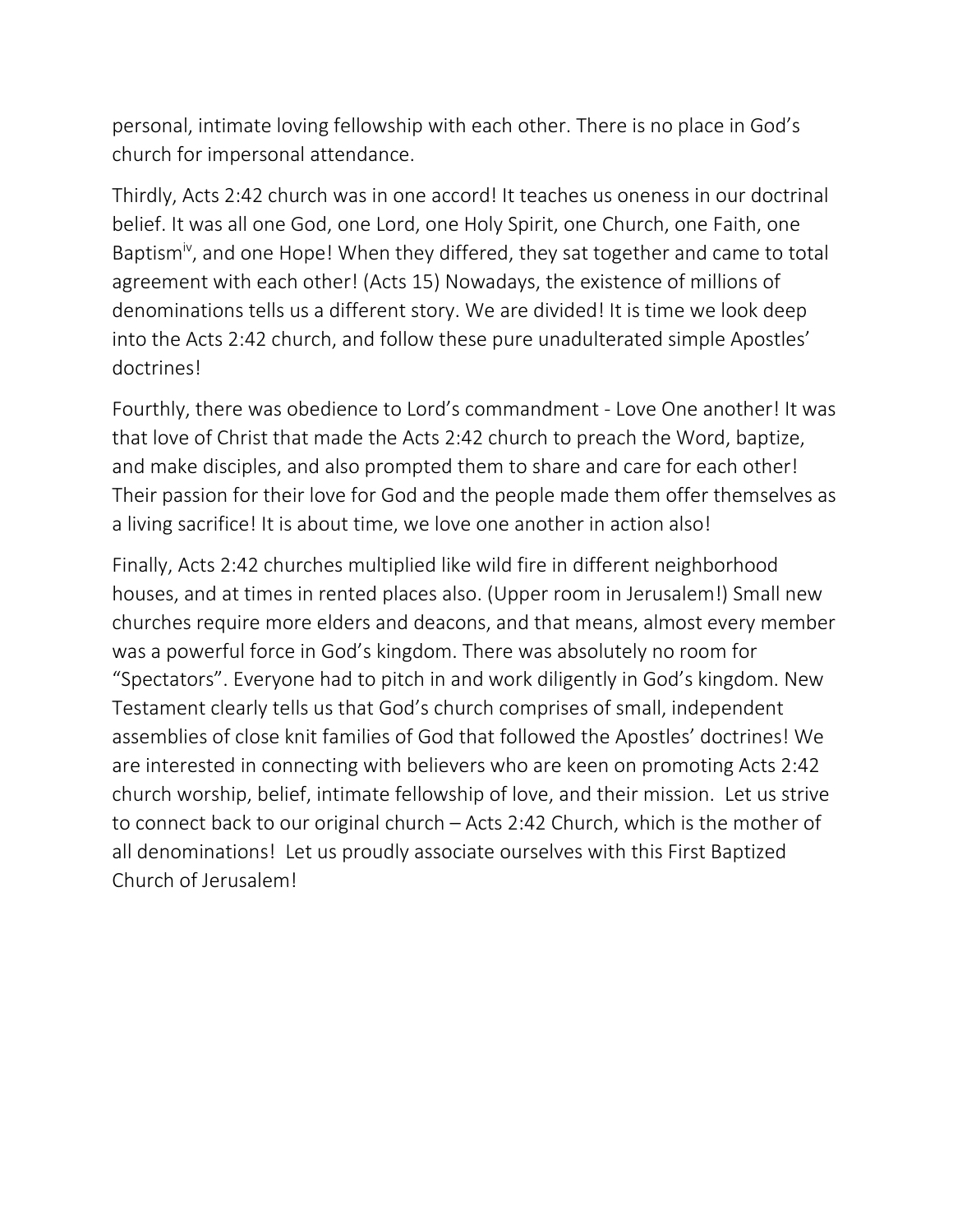Please feel free to write to:pastor@acts242church.org and let us know your thoughts on this topic!

Blessings,

 $\overline{a}$ 

Daniel Israel, Pastor, Acts 2:42 Church, 3229 & 3231 Corporate Court, Elliott City, MD - 21042

<sup>i</sup> What is Apostles' teaching? Apostles always used the Old Testament as their Scripture to prove that Jesus is Christ. Also, they were transmitting all the Words of Jesus, and His acts through oral tradition. Their own teachings and preaching through the Holy Spirit became letters later on. So we can safely say that the Apostles' teaching is actually the whole Bible!

ii Their worship was based on breaking of Bread as taught by Jesus (on Passover night, and after resurrection). Their fellowship centered on the full meal and breaking of bread. (But Paul in 1 Cor. 11, toned down the whole meal because of abuse). Of course when they broke bread, they listened to Apostles' teaching, and were praying also. So these four elements are the real pillars of Christian way of worship and they are equally important. There is no need that we should skip any part of it when we gather to worship on the first day of the week, (Sundays) remembering Resurrection of our Lord and Savior Jesus Christ.

 $\mathbf i$  Where do the Praise and worship songs fit in this Acts 2:42 worship format? They are actually prayers in songs! When we sing our songs as sincere prayers from our heart, it becomes a prayerful worship!

<sup>iv</sup> Most of the Christian denominations will agree with each other in almost all doctrines except the doctrine of Baptism (See our Beliefs). There is a striking difference in theology between infant baptisms versus Believers' baptism. The Jewish did not baptize anyone under 13 years and the Jews who were baptized had to say certain prayers. It was called the "Mikhva" and it was a complete immersion ritual. Apostles came from Jewish background, and their teaching was Repent first and be baptized (Acts 2:38). Jesus also taught that we must believe first and then be baptized. Also, the baptism was supposed to take place after the acceptance of Jesus Christ. God does everything for our salvation by His grace. But the only action He wants from us is our death, burial, and resurrection through immersion baptism. Through this dramatic baptism by immersion and our confession of faith, the believer makes the covenant that he or she will live for Lord Jesus, who died, was buried and raised again as the Lord of lords (Romans 6:4). It is an act of our absolute surrender and our lifelong commitment to the Lord. Gal.2:20).